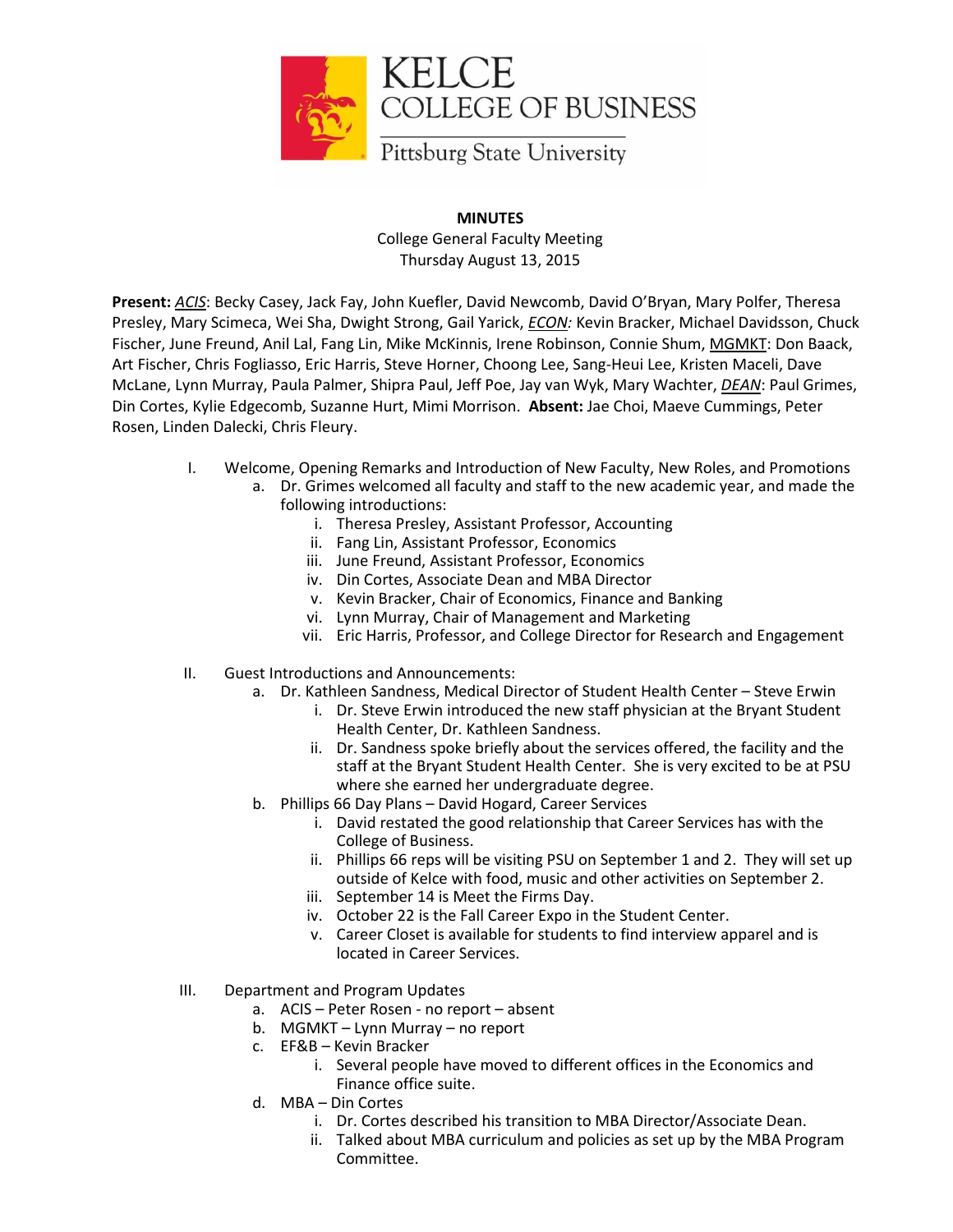- iii. Enrollment is down in the MBA program this semester and in graduate degree programs in general across the campus.
- iv. Has received more than 30 inquiries for the program.
- v. Working on the schedule for the MBA Experience class two Fridays August 21 and August 28.
- IV. College Support Updates
	- A. Marketing and Communications Brett Dalton
		- a. Brett Dalton, representing University Marketing and Communications, asked faculty to contact him about any stories of interest to be published and posted on social media for the university.
	- B. Academic Advising Suzanne Hurt
		- a. The Academic Advising office has been very busy with student enrollment.
		- b. Suzanne has also been working with all community colleges in the state about 2+2 requirements. This was an initiative that was sent out by the KBOR.
		- c. Have been working on removing students from classes who are not eligible to be in the classes.
		- d. Enactus is still very busy with projects. They are  $12<sup>th</sup>$  in the nation and own their own store, Krimson Kultuur, located in downtown Pittsburg. Internships are available if business students are interested.
	- C. Instructional Support Kylie Edgecomb
		- a. The Canvas landing page will be changed by fall 2016.
		- b. Working on getting new projectors installed.
		- c. Wireless presenters have been installed in the media carts in all of the classrooms.
		- d. Kelce Computer Lab Gus Print/ Paper Cut will be utilized for printing starting with the fall semester.
	- D. Technical Support Chris Fleury
		- a. Has been installing new computers in the lab and installing new equipment in the back stage commons.
- V. Administrative Updates and Announcements Mimi Morrison
	- a. The Provost will be offering professional development for front office staff (USS).
	- b. Front Office Webinars will be broadcast to the CTLT and office staff will view in groups. The webinar can be viewed on individual computers if participant schedule does not allow participation.
	- c. Student workers will be offered access to the webinars with their supervisors.
- VI. Development News / The New Capital Campaign Holly Kent
	- a. The gift from John and Susan Lowe of \$3 million, as announced by Dr. Scott this morning at the PSU meeting, is the first gift to PSU intended to remodel/rebuild the College of Business. Dr. Grimes thanked Holly for her hard work in acquiring this donation.
	- b. The New campaign is now out of the "silent phase". It has been named: "Proven. Promise. Pitt State."
		- i. Campaign unveiling will take place at the President's Society dinner.
		- ii. Campaign for the KCOB is getting full support of PSU Administration.
		- iii. John Lowe's gift of \$3 million will give us a good start toward the proposed total cost of \$15 million.
		- iv. Building visits to other universities has been very informative as far as what we want and what we don't want.
		- v. It will take about a year to get actual construction documents for a new building, but should have schematics within 3 months. This will help with fundraising.
		- vi. Would like to have shared spaces in the new facility with the SBDC, etc. This should open up the opportunity for additional resources for the proposed building.
	- c. PSU Golf Tournament will be October 5 in Johnson County. Faculty teams wanted!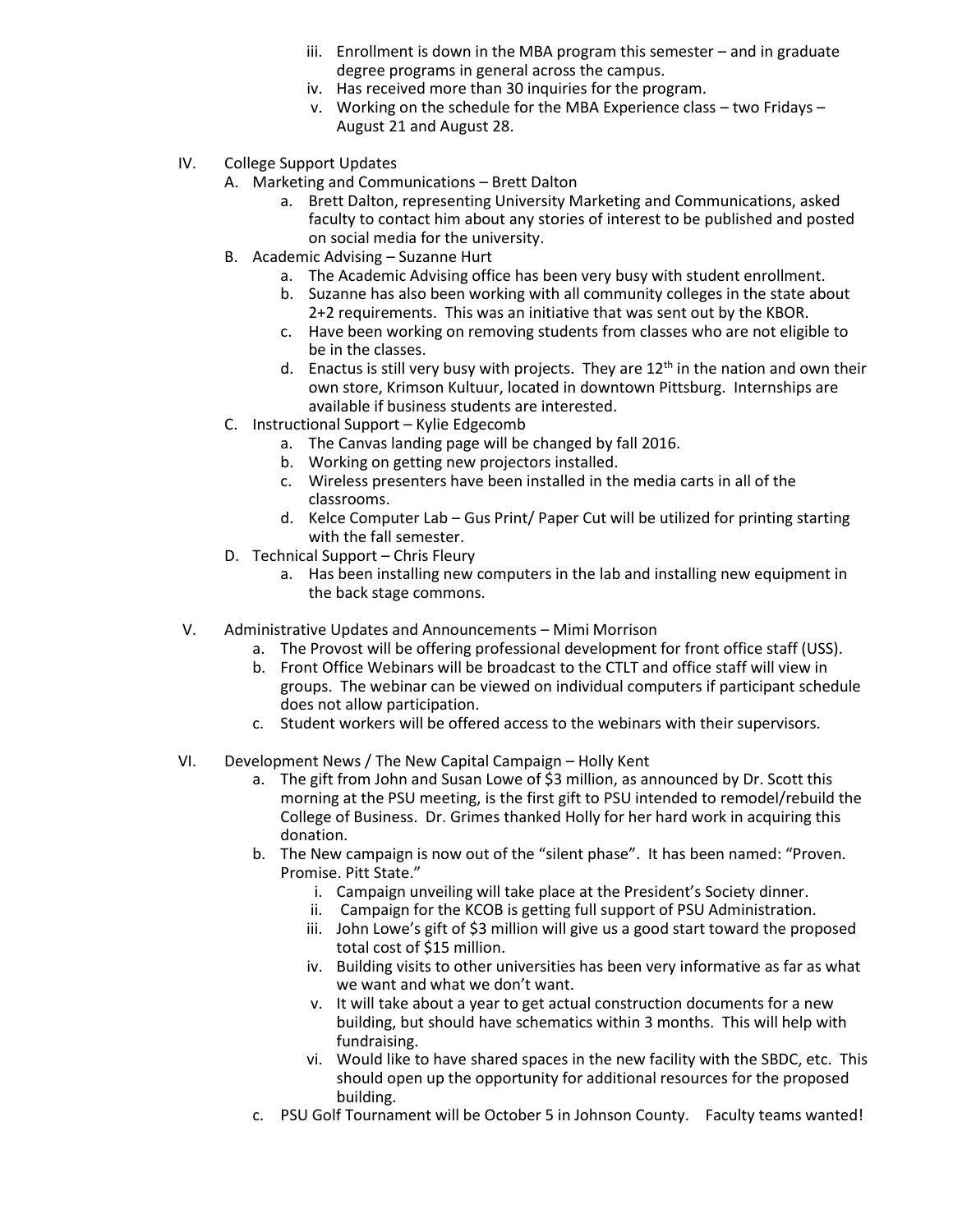- VII. General Announcements Paul Grimes
	- a. Travel Request Forms Return to Chairs!
		- i. These forms should be completed by any faculty planning to travel during the Academic Year and returned to Chairs by August 28.
	- b. CV Information Updates into Digital Measures
		- i. All of PSU is now using Digital Measures/Activity Insight to track faculty activities and curriculum vitae.
		- ii. Dr. Jan Smith is the new contact person for PSU with Activity Insight. Faculty are encouraged to contact Dr. Smith with questions or changes. Dr. Sha is willing to assist faculty with questions.
		- iii. Course syllabi should be installed for the last two semesters into Activity Insight.
	- c. Collaboration Station Backstage Commons
		- i. Chris Fleury has been installing this equipment in the Back Stage Commons area. To be used for team/group/classroom projects for students.
	- d. Kelce College Sponsorships Athletic Events
		- i. Kelce has renewed its relationship with Intercollegiate Athletics.
			- 1. COB is sponsoring the first down at the home football games, and will also be sponsoring at basketball, baseball and softball games.
	- e. Welcome Back Picnic for Students Tuesday, August  $25<sup>th</sup>$ 
		- i. Will be asking for volunteers to help with the picnic this year. Sign-up sheets will be available soon.
	- f. Kansas State Fair Recruiting and Outreach, September  $11<sup>th</sup>$  20<sup>th</sup>
		- i. Kelce College will be represented at the State Fair again this year.
		- ii. This is an opportunity for the college and university to be seen.
		- iii. Shifts will be assigned to different departments/units on campus.
		- iv. Dr. Grimes asked for participation from all faculty.
	- g. Johnson County Golf Tournament, October 5<sup>th</sup>
	- h. Kelce Hosts the Rua Skybox MSSU Game, October  $31<sup>st</sup>$ 
		- i. Asked for suggested names of potential individuals to host in the Skybox.
	- i. KBOR will be meeting at each of the regent's institutions in Kansas for their regular monthly meetings. Meeting at PSU will be held in October. Dr. Grimes encouraged faculty to observe the meeting if it fits with their schedule.
- VIII. Dean's College Update and Discussion of Strategic Plan (see attached outline)
	- a. Strategic Planning document discussion and vote
		- i. Motion to approve (Baack),  $2^{nd}$  (O'Bryan), discussion followed with a few minor changes (typos and phrasing) to the document.
		- ii. After discussion, the motion passed unanimously.
- IX. Old Business none
- X. New Business none
- XI. Adjournment 2:30 pm